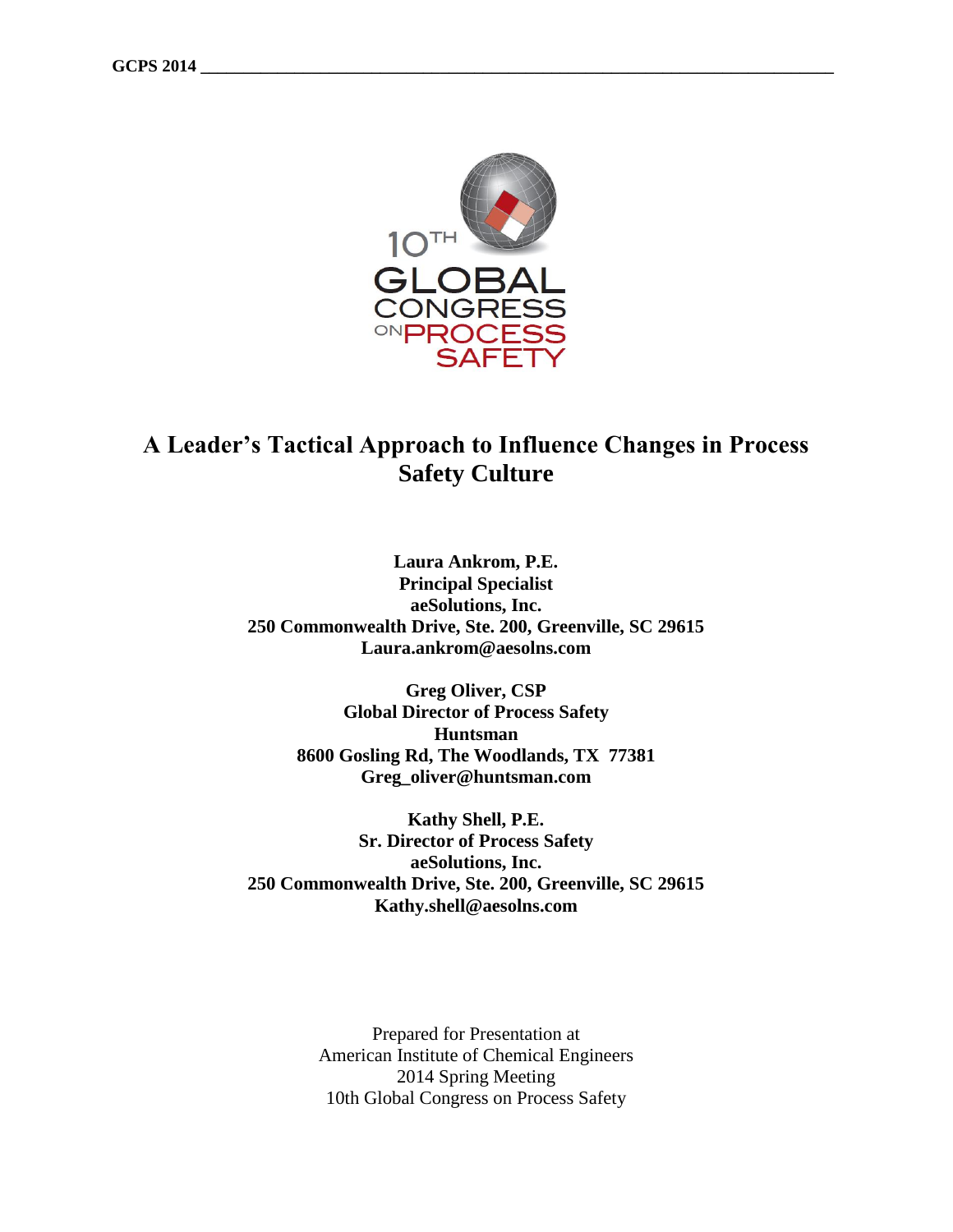New Orleans, LA March 30 – April 2, 2014

### UNPUBLISHED

AIChE shall not be responsible for statements or opinions contained in papers or printed in its publications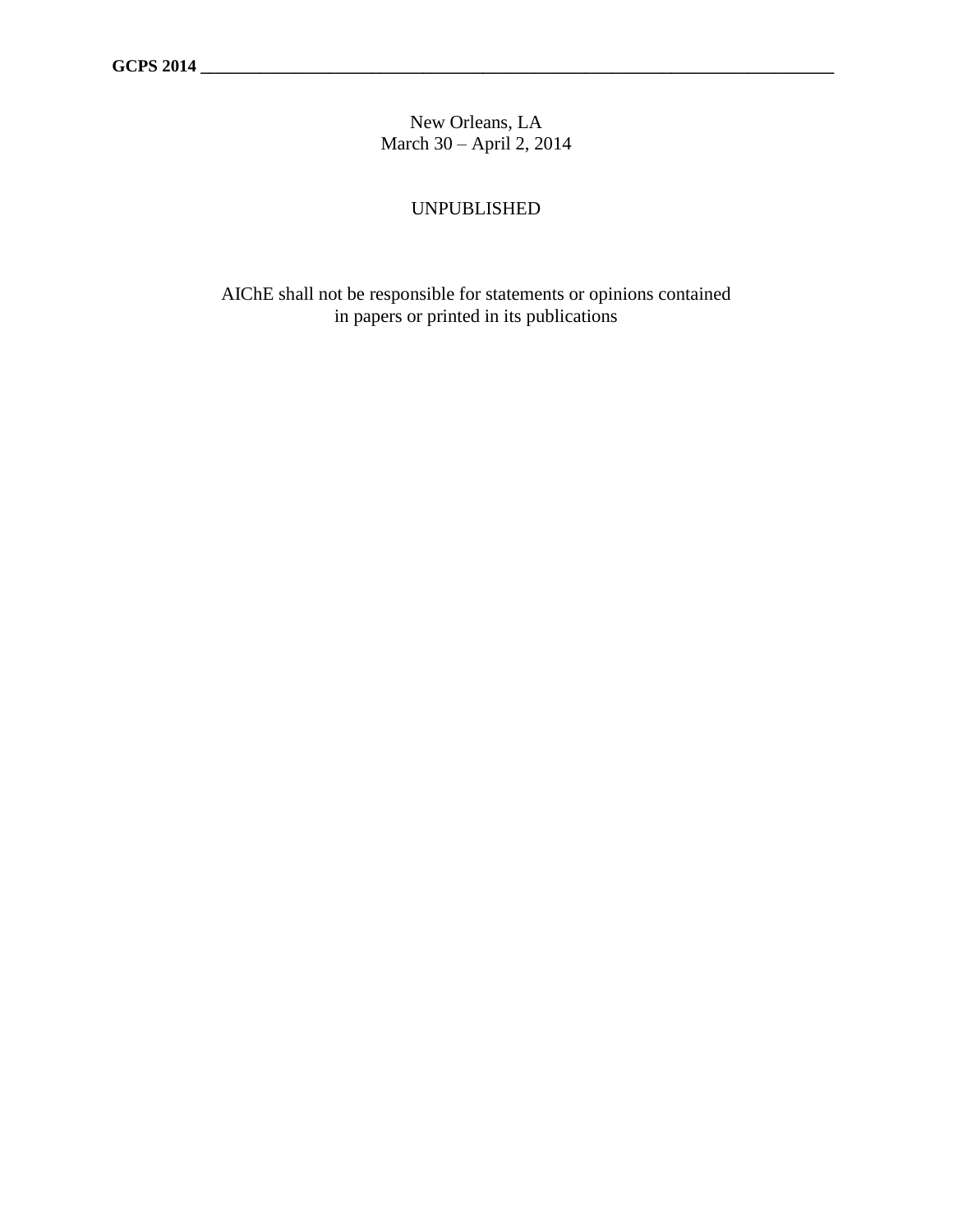# **A Leader's Tactical Approach to Influence Changes in Process Safety Culture**

**Laura Ankrom, P.E. Principal Specialist aeSolutions, Inc. 250 Commonwealth Drive, Ste. 200, Greenville, SC 29615 Laura.ankrom@aesolns.com**

> **Greg Oliver, CSP Global Director of Process Safety Huntsman 8600 Gosling Rd, The Woodlands, TX 77381 Greg\_oliver@huntsman.com**

**Kathy Shell, P.E. Sr. Director of Process Safety aeSolutions, Inc. 250 Commonwealth Drive, Ste. 200, Greenville, SC 29615 Kathy.shell@aesolns.com**

**Keywords:** Leadership, Culture, Self-Assessment, KPI

#### **Abstract**

Following the Texas City disaster and the subsequent publishing of "Failure to Learn" by Andrew Hopkins, many companies were awakened to the idea that their top leaders play a much more defining role in the success of their organization's integrated process safety program; process safety culture is driven by leadership. Once an organization recognizes that a process safety culture change is needed, the question then becomes, how do we engage top level leadership so that they influence culture? And, what tactical activities and behaviors can leaders promote and participate in that will have a notable outcome?

The authors' intent is to reach those in leadership roles who are on their journey to achieve process safety excellence and provide ideas and actions that they can take to move from "supporting" process safety to "leading" process safety. Leadership must execute strategic tactics to maintain and continuously improve one's process safety performance to achieve a Best in Class Process Safety Culture. Leaders have the ability to influence overall safety and organizational culture through their actions and expressed priorities. Key topics covered by the author will include visible leadership, effective communications, risk based decision making, self-assessments, lesson learning, key performance indicators and active monitoring and feedback.

**Note: Do not add page numbers. Do not refer to page numbers when referencing different portions of the paper**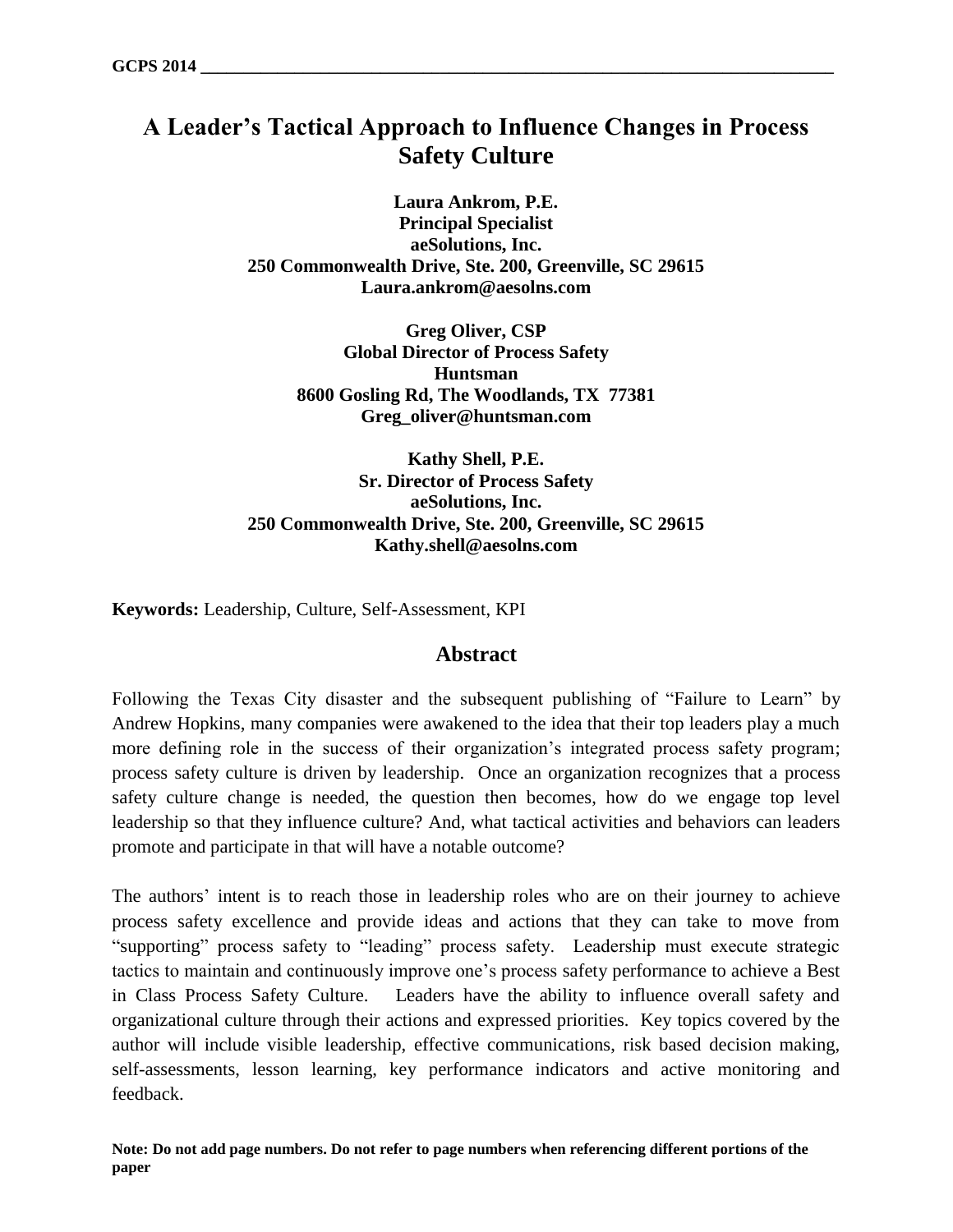## **1. Introduction**

Investigations following recent process safety accidents in our industry have revealed that some companies' core values are geared toward personal safety with an insufficient amount of attention to process safety. This has led to a much needed awareness by industry that a serious change is needed. This can only be accomplished by leadership changing the process safety culture. The ultimate goal is that the word "safety" will be all encompassing of process and occupational safety and they will be treated with equal reverence. Safety must become the way of doing business, or *the new normal*.

What is leaderships' role in process safety? Leaders share the accountability for the process safety and shape the culture of their organization. The core values leaders have, the goals leaders set, the metrics they drive, their words and actions (and inactions) influence the behaviors of each associate. They have a professional responsibility and opportunity to develop and execute strategic tactics to maintain and continuously improve the process safety performance and achieve a Best in Class Process Safety Program. Strategies may include reducing the occupational injury rate by 50% over the next two years, reducing process safety incidents, and implementing a self-assessment program. Once the strategies are determined, the question becomes, what are the tactical goals and plans to achieve these strategies? This paper explores the key roles and responsibilities of leadership and tactical approaches to integrate process safety into their day-to-day activities.

### **2. Integrated Process Safety Program**

A strong process safety culture is integral to achieving the goals and value proposition set forth for an organization's process safety program. All business units across an organization, including sales, marketing and finance, must have a basic understanding of process safety. This awareness will benefit leaders in making risk-based decisions and understand how their actions effect the design, manufacturing and operating model at their sites and in turn process safety. Figure 1, Integrated Process Safety Road Map, is a simplified diagram of a process safety program. As shown in the Integrated Process Safety Road Map, the first step is to identify and understand the hazards and includes completion of various assessments such as a Process Hazard Analysis (PHA) or facility siting assessment. The output of these assessments establishes the necessary administrative and engineering safeguards which form the basis of the operating and maintenance discipline required to manage that hazard.

Operating discipline begins with the written operating procedures and training programs. The integrity of engineered safeguards is based on the execution of a robust mechanical integrity program. These management systems are sustained through the principles of Management of Change (MOC), Pre-Startup Safety Review (PSSR), incident investigation, and by consistent interpretation of risk using a Common Risk Matrix. The integrated program represents normal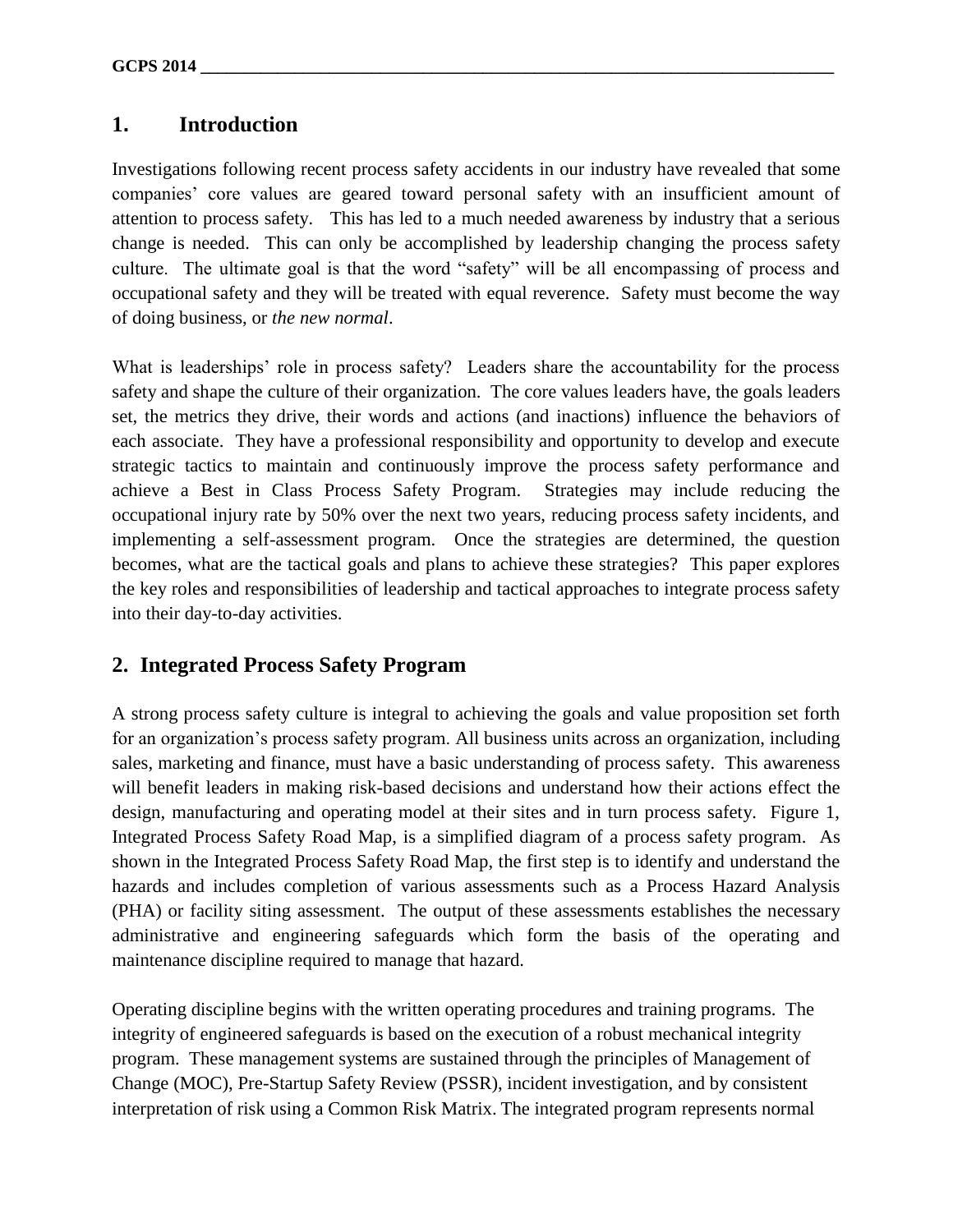operating practice; the point where organizations can have some degree of accomplishment toward their goals and strategies.





#### *2.1 Commitment to a Strong Process Safety Culture*

Once an organization recognizes that a change is needed in the process safety culture, the question is of course "how do we improve it?" One answer is to look at programs that are working, determine what works and learn from them. Occupational safety statistics have significantly improved across many organizations and industries over the last several years. How did leadership improve the injury rate? By making injury prevention a core value and thus a high priority by everyone. Many of the same tactics that were used to improve occupational safety culture can be used to influence process safety culture. Organizations must commit the same level of energy and investment to process safety as that which has been committed to improving occupational safety. Table 1 is a simple exercise to compare the proactive activities that are occurring around occupational safety to those geared toward process safety. Leadership can use the table as a starting discussion point to determine what the differences are within their organization and what can be done to improve.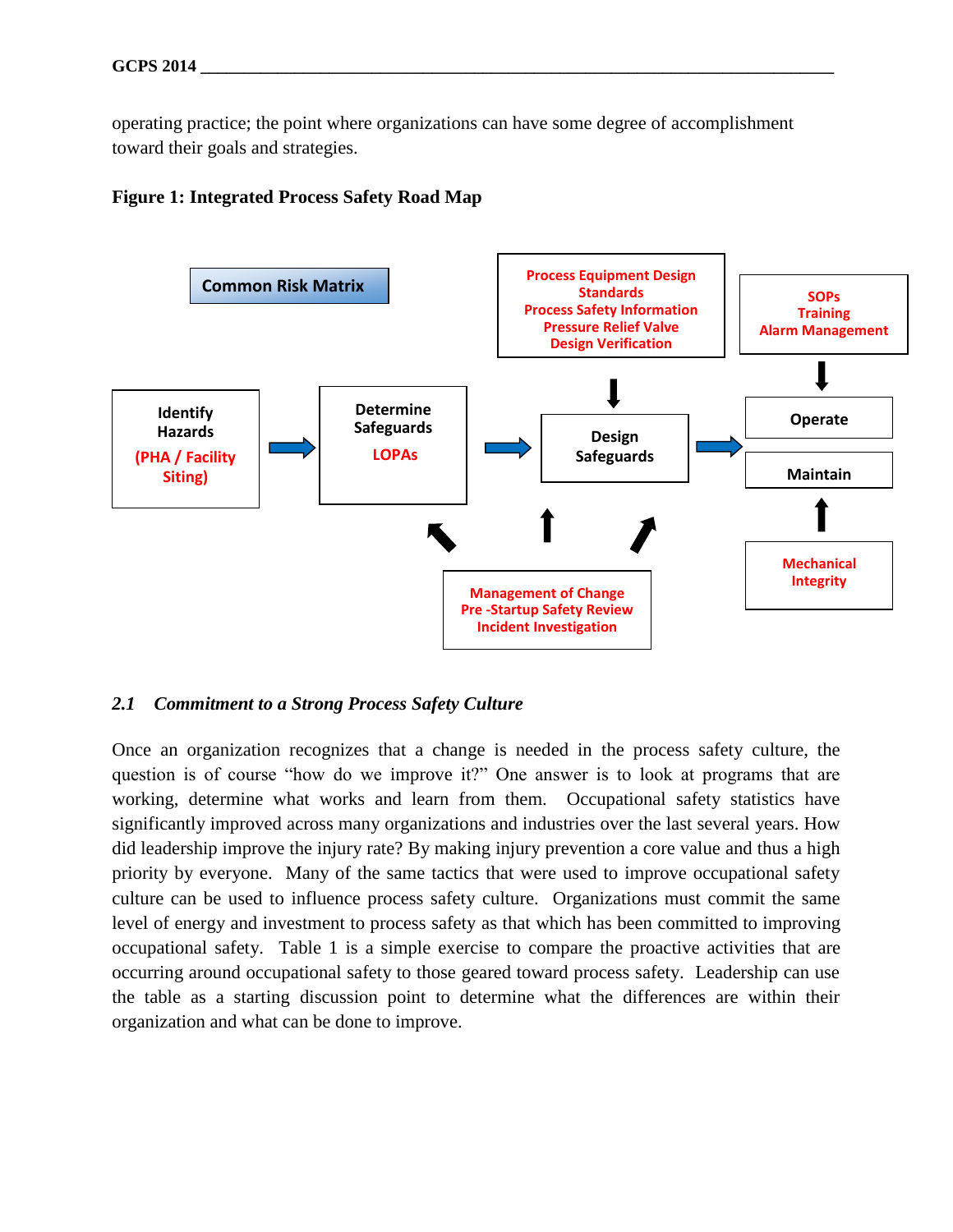| <b>Proactive Activities</b>   | <b>Occupational Safety</b> | <b>Process Safety</b>      |
|-------------------------------|----------------------------|----------------------------|
| Monthly site meetings         | <b>Actively Occurring</b>  | <b>Sometimes Occurring</b> |
| Leadership inspections        | <b>Actively Occurring</b>  | <b>Sometimes Occurring</b> |
| Incident investigations       | <b>Actively Occurring</b>  | <b>Actively Occurring</b>  |
| Communicating lessons learned | <b>Actively Occurring</b>  | <b>Sometimes Occurring</b> |
| Celebrating accomplishments   | <b>Actively Occurring</b>  | <b>Not Occurring</b>       |
| Refresher training            | <b>Actively Occurring</b>  | <b>Not Occurring</b>       |
| Scorecard visibility          | <b>Actively Occurring</b>  | <b>Not Occurring</b>       |

#### **Table 1. How does Process Safety compare to Occupational Safety? (Example)**

#### *2.2 Visible Leadership*

Leaders possess many roles and talents such as their experience, education, knowledge, determination and drive. Leaders are challenged to collectively focus these talents to achieve their organization's vision. Leaders are continuously being asked to improve in all aspects of their business and they in turn must ask the same from their associates. Visibility in the organization encourages positive engagement from associates at all levels and also allows leaders to better understand how their business decisions and actions impact process safety. Leaders should understand what the hazards are in their facilities and ensure safe guards are in place to manage risk effectively.

Plant Safety site inspections are an excellent approach for leaders at all levels to be active in their facilities. By spending time talking to frontline staff and operators, leaders have a chance to have a firsthand interaction with employees. This interaction shows associates that leadership is interested in what they are doing and how they are doing their job. Leaders should have a personal goal to spend some portion of time in the plant talking to operations and maintenance personnel. It is important that leaders use active listening skills to gather information. This interaction should foster an open, honest and constructive dialog between themselves and associates. The aim is to listen and learn.

Leaders need to be trained on how to ask the right set of questions and be looking for process safety related issues. Figure 2 illustrates a simple laminated pocket card with questions and situations to observe during a Process Safety site inspection. Providing this type of card will give individuals a quick reminder of process safety topics to focus on during the site inspections. It also provides a standardized approach across the organization so that everyone is asking the same questions and sending the same message, "Process Safety is our top priority."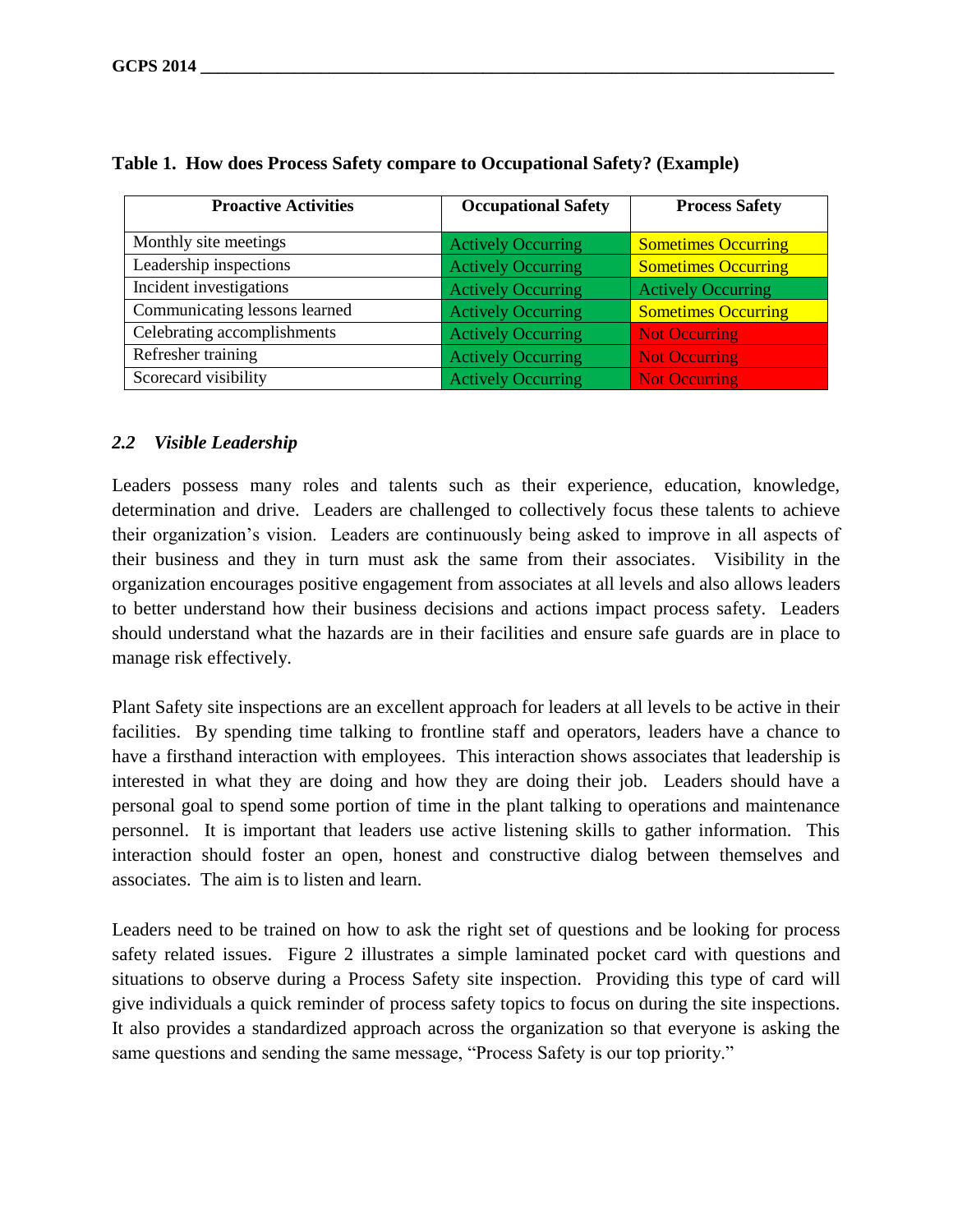### **Figure 2: Example Process Safety Inspection Cards**

#### **Process Safety Inspection Checklist Personnel Questions**

- Do you have risks of fire, explosion, toxic or environmental release?
- Which worries you most?
- What would be the cause of the incident?
- Do you think there are adequate safeguards in place?
- Have you witnessed or been involved in any process safety incidents or near misses?
- Do your work procedures provide adequate information about process safety risks and their control?

#### **Process Safety Inspection Checklist Observations**

- Are there signs of overflow from tanks or other vessels?
- Are bunds empty or do they contain chemicals or rainwater?
- Are vents directed to a safe location?
- Are there signs of leaks from valves, flanges, pumps?
- Is equipment in a corroded or damaged condition?
- Is equipment clearly labelled?
- Is there alarm overload in the control room?
- Do flexible hoses appear to be in good condition?

#### 2.2.1 Leadership Actions:

- Perform Process Safety site inspections on a regular basis and set the same minimum expectation from your team.
- Print the Process Safety site inspection cards, in multiple languages if appropriate, and distribute them throughout your organization.

### *2.3 Effective Communications*

Most leaders have already learned how to effectively communicate, but what are you communicating? Are you communicating what is truly important in your underlying message? As a process safety leader, are your words reflecting process safety as a top core value? There are many opportunities in our daily activities to integrate process safety. An email asking your team to reduce costs by 10 percent in the next year should certainly include a discussion on the potential impacts this may have on process safety. Your actions speak volumes and your written words can be reread and forwarded. Likewise, the lack of communications (both written and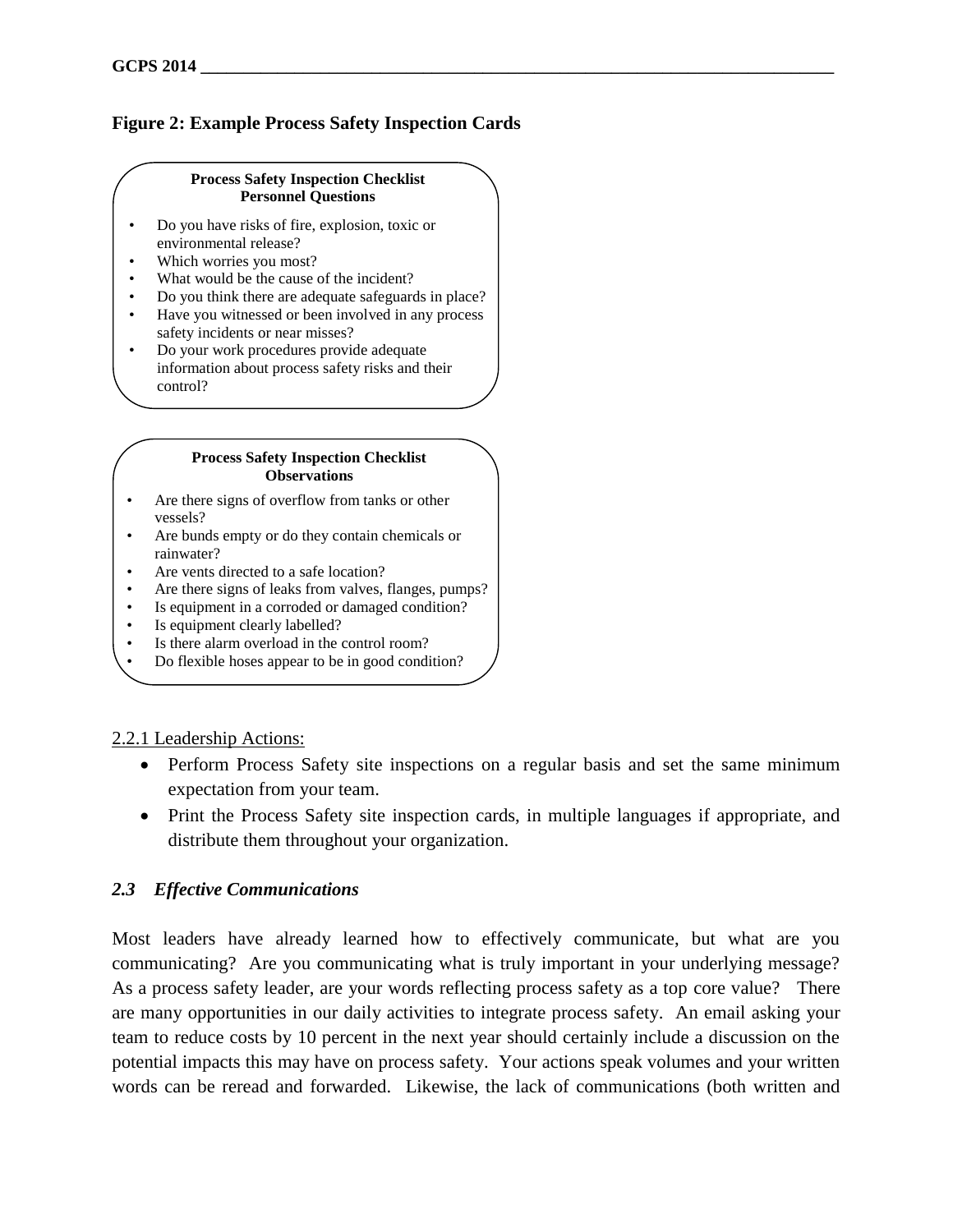unwritten) can have a powerful influence on process safety culture. Leaders must use all available modes of communication to integrate process safety into their day to day activities. Work toward integrating process safety into three activities (e-mail, conversation, business decisions, Process Safety site inspections, etc.) at least three times a day. The impact will be multiplied!

#### 2.3.1 Leadership Actions:

- Include process safety on the agenda for all relevant meetings.
- Encourage an open culture for communicating process safety issues, especially "bad news".
- Lead through incorporating process safety into your daily activities.

### *2.4 Risk Based Decision Making*

Leaders across all business units are making daily decisions reflecting business drivers and manufacturing performance. Many of these decisions may be affecting process safety performance and business risk. Leaders across the organization must consider the process safety risk they are managing in their role in many different events, including the following examples:

- Budget Setting/Cost Control
- Recruiting (Competencies)
- New Plants
- Deferment of Turnarounds, etc.

Consideration must be given to the management systems or work processes that are in place to manage:

- Process safety risks when making commercial decisions.
- Process safety risks when appointing new plant managers.
- Integrity of process safety investments with cost cutting.
- Process safety impacts from changes to the process or organization.
- Process safety due diligence for mergers, acquisitions and selection of third party tollers.

Leaders should consider what their targets are with respect to the roles they are in when evaluating business decisions such as cost cutting or new product introduction. This is the opportunity to step back and personally challenge themselves on where and how this may impact the integrated process safety program. In many cases, they may need to seek council to help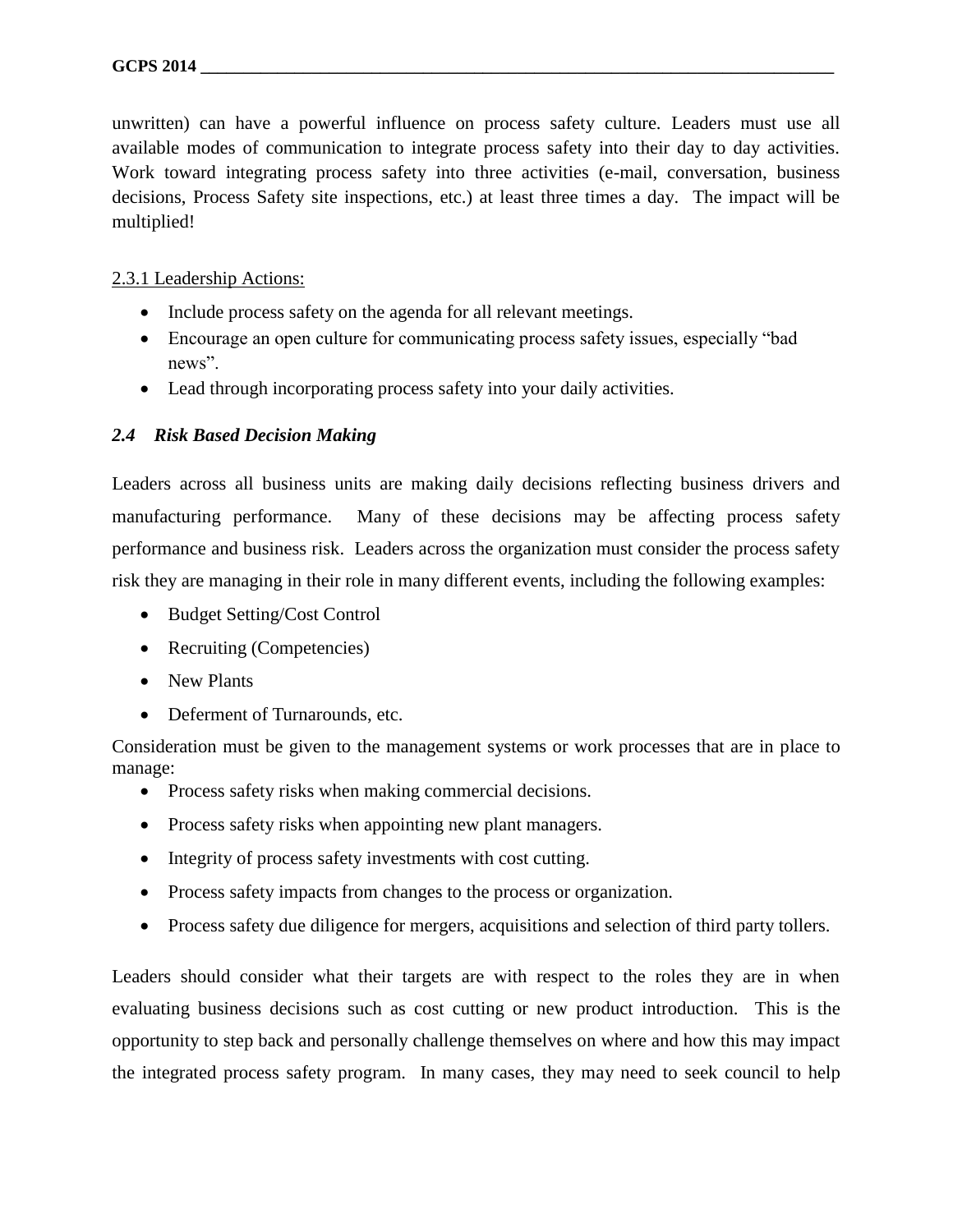assess the impacts, such as process safety hazards, availability of process safety information, integrity of safety systems, practices in place, etc.

#### 2.4.1 Leadership Actions

- Manage process safety impacts arising from modifications, changes to organizational structure or changes to the environment (e.g. following loss of corporate function, new or modified processes, downsizing, etc.).
- Incorporate identification of major process safety hazards, availability of process safety information, integrity of safety systems, and practices in place into the due diligence process for mergers, acquisitions and selection of tollers.

#### *2.5 Self-Assessments*

Many organizations already encourage, if not require, self-assessments to be performed on a regular basis. Self-assessments are intended to supplement three year compliance audits by evaluating practices in place versus conformance with compliance requirements. Selfassessments provide many benefits including:

- Identification of non-conformance to procedures, policies and regulatory requirements.
- Continuous improvement in process safety programs.
- Alignment of personnel with process safety responsibilities.
- Targeted areas for improvement.
- Prioritization of resources.
- Program sustainability.
- Identification of areas/programs that are functioning.
- Improved process safety culture.

Leaders of an organization must set the performance expectation and desired outcomes of self-assessments. The results should be used to identify areas of improvement to minimize or eliminate repeat findings and management system breakdowns.

#### 2.5.1 Leadership Actions

- Communicate that process safety self-assessments are a minimum expectation and should challenge others to focus on effective control of risk, rather than compliance only.
- Ensure that issues identified are resolved with robust corrective actions.
- Collect enough data to validate that they are taking place.
- Promote and take interest in what sites are finding and best practices that are closing gaps.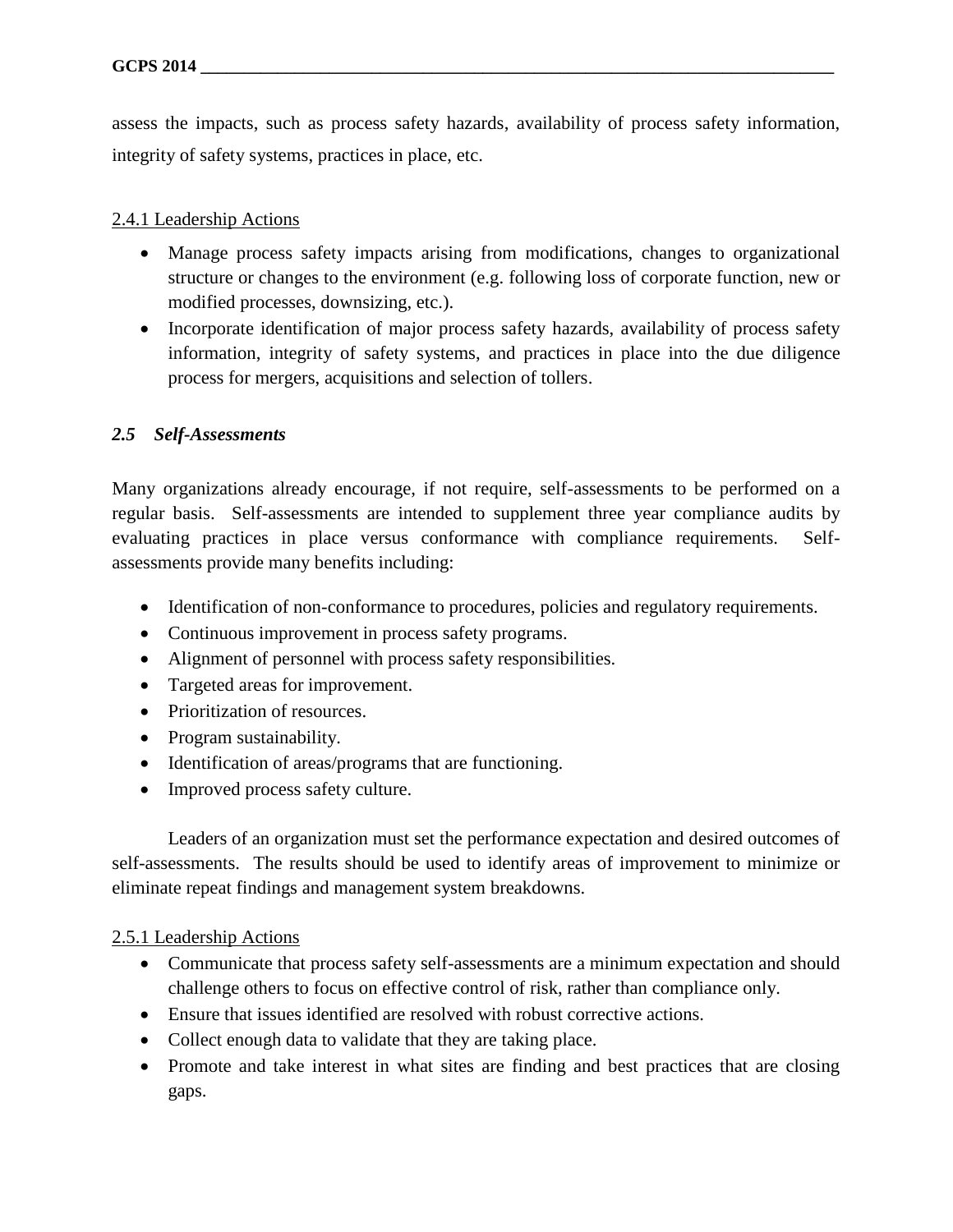- Utilize feedback to make informed mid-course adjustments or re-prioritization.
- Assess health check of administrative and engineered safeguards in place.

### *2.6 Lesson Learning*

Lesson learning is not a new topic of discussion among process safety professionals. There have been many significant incidents that organizations have studied and learned from over the past 30 years. Several organizations have unfortunately been the teachers of these valuable lessons by having monumental catastrophes. Others have studied those catastrophes and realized that a similar incident could happen in their organization. The book "Failure to Learn", by Andrew Hopkins, has provide a wake-up call to countless organizations, leadership teams and process safety individuals that something has to immediately change in the way they are doing business.

Jesse C. Ducommun stated, "It should not be necessary for each generation to rediscover principles of process safety which the generation before discovers. We must learn from the experience of others rather than learn the hard way. We must pass on to the next generation a record of what we have learned." In a similar manner, it is the leadership of today that has the social responsibility as an organization to study and learn from accidents and near misses.

Everyone has the opportunity to learn from the past. Historically in most organizations, information has been shared versus learned. The key difference is that sharing is the act of talking about something and learning is acquiring knowledge or skill by instruction or study, and applying this new knowledge / skill. Learning leads to action or the modification of a behavior. Process safety leaders must create a learning environment to promote learning from incidents and applying this knowledge across their organization.

Individuals must be trained to collect the right information on incidents that foster learning through "story telling", such as:

- Preserve the evidence, gather "forensic" information and photos, and record testimonials for the inquisitive and illustrative learners.
- Provide technical data/calculations for the detailed engineers.
- Provide a clear description of the hazard scenario from the root cause initiating event and enabling or conditional modifiers to failed or activated safeguards to final harmful event for the Incident Investigators and PHA/LOPA facilitators.
- Provide a summary of lessons learned by those involved in the incident and the investigation.

Create a learning environment in the organization that promotes learning at all levels.

- Promote "story-telling" of past incidents on a regular basis.
- Promote lesson learning from issues across areas of common technology or operating models setting the expectation for proactive risk elimination or prevention.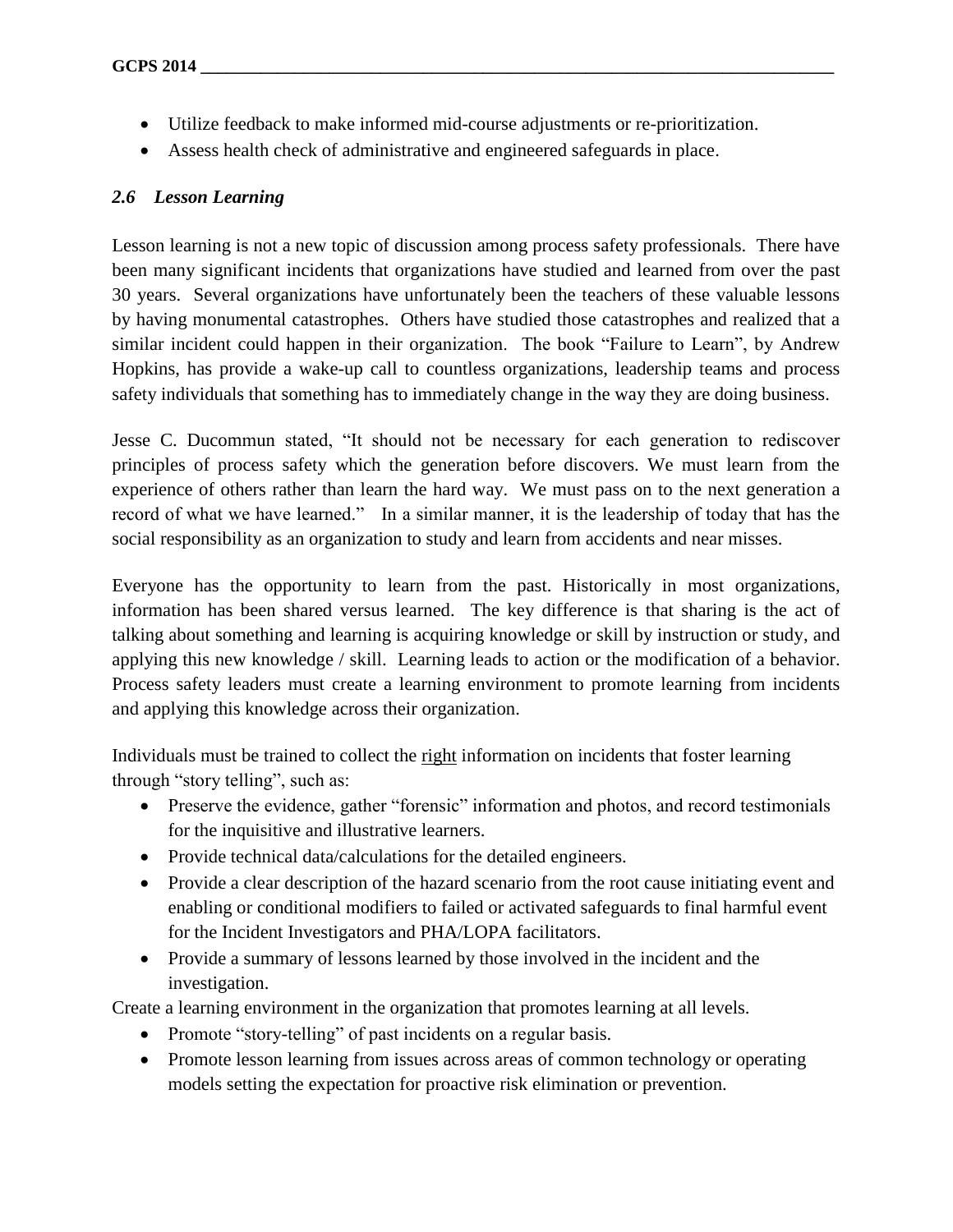Use speculation to engage others in deeper consideration of the process safety aspects of topics being discussed, look beyond the obvious and ask "What If?" or "What could have happened?"

#### 2.6.1 Leadership Action

- Identify Process Safety Best Practices and implement a forum to communicate these activities across your sites.
- Share process safety incident details across the organization and ensure corrective measures are implemented where applicable.

### *2.7 Active Monitoring and Feedback*

Leaders are responsible for identifying important goals and the leading Key Performance Indicators (KPIs) that drive achievement of these goals. Metrics at the site level must be actionable, repeatable and auditable. The desired result is progress toward achieving the goals important to meeting the division and corporate business strategies and objectives. Some of the key concepts are to:

- Establish a metric that reflects status toward achieving each goal (outcome metrics are often lagging).
- Establish dynamic leading metrics whose incremental improvement will directly and positively influence progress on achieving the lagging goal metrics.
- Routinely track progress and provide feedback.
- Reward achievement and start again at the top.

A strong team develops around clear and measurable goals that are understood to be important to achieve at all levels of the organization. Leaders, or "coaches", must identify those leading metrics that are within the influence of their team and will predictably result in achieving the goals. There are many different types available to track leading and lagging metrics. One such approach is to use a coach's scorecard and a player's scorecard.

The concept of a Coach's scorecard is to be data rich and fairly complex in nature. Due to the amount of information on the scorecard, it may take careful study to figure out if the team is winning. The coach's scorecard is used to track the performance of the team and should allow the coach to make mid-course adjustments based on the trends of the data.

A player's scorecard must be clear, simple and available to the team. It should show both leading and lagging measures. Most importantly it should tell the player within five seconds if their team is winning or losing. A player's scorecard is essential to motivating the players to win and can be a powerful device for changing human behavior.